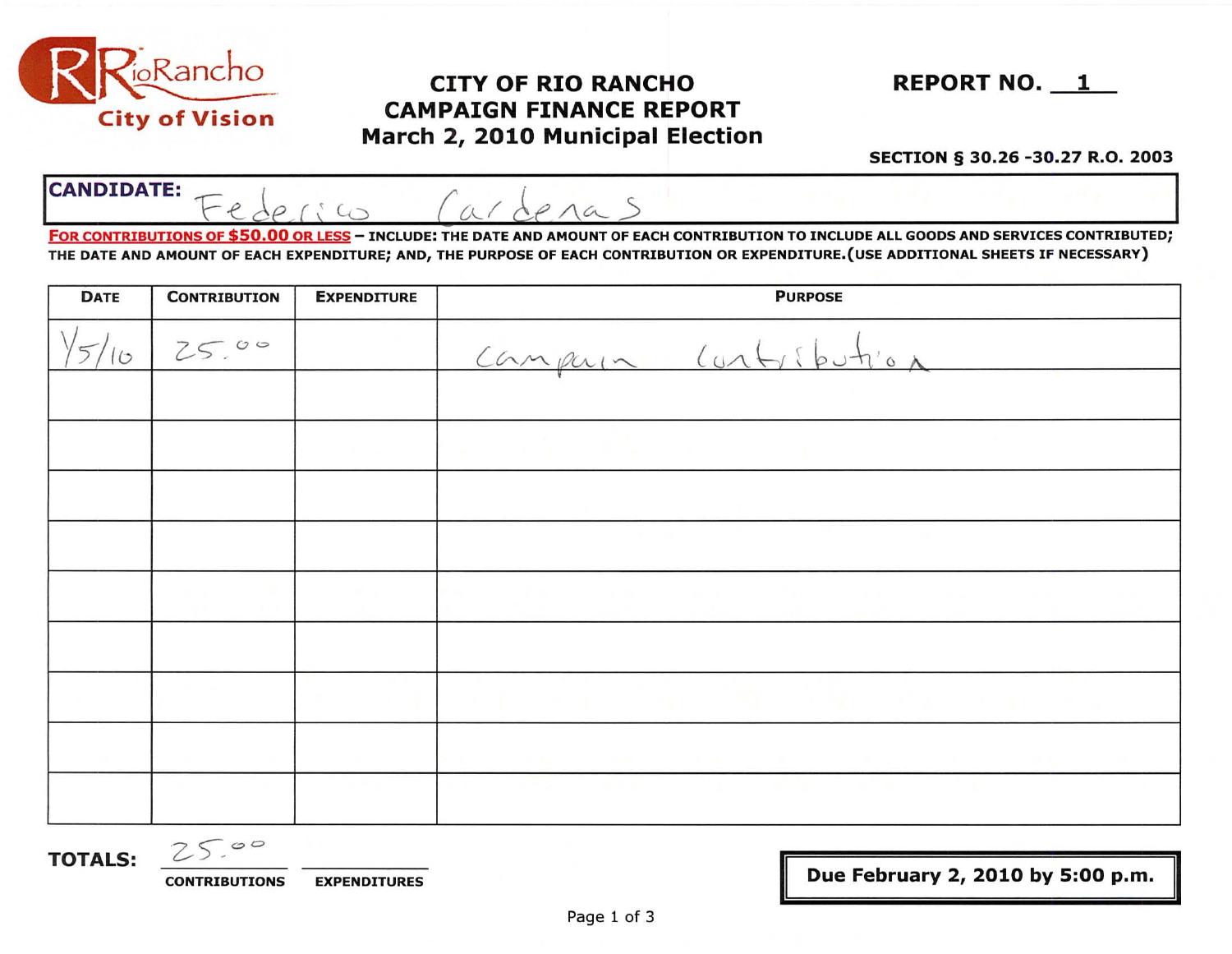

## **CAMPAIGN REPORT CITY OF RIO RANCHO March 2, 2010 Municipal Election**

**REPORT NO. 1** 

FOR CONTRIBUTIONS OR EXPENDITURES OF MORE THAN \$50.00 (CUMULATIVE) INCLUDE: THE NAME AND ADDRESS OF THE PERSON OR ENTITY FROM WHOM ANY CUMULATIVE CONTRIBUTION OR EXPENDITURE OF MORE THAN \$50.00 WAS RECEIVED OR MADE; THE DATE AND AMOUNT OF EACH CONTRIBUTION OR EXPENDITURE TO INCLUDE ALL GOODS AND SERVICES CONTRIBUTED; AND, THE PURPOSE OF EACH CONTRIBUTION OR EXPENDITURE.(USE ADDITIONAL SHEETS IF NECESSARY)

| <b>DATE</b>   | <b>CONTRIBUTION</b> | <b>EXPENDITURE</b> | <b>NAME/ADDRESS</b>                                             | <b>PURPOSE</b>     |
|---------------|---------------------|--------------------|-----------------------------------------------------------------|--------------------|
|               |                     |                    | 408 Frontage<br>Kd. NE<br>Rio fancle<br>Rio Randoprint<br>NM    | Buss. Cald         |
| $\frac{q}{q}$ |                     |                    | KIO tamato parler<br>FTOA<br>$N_{\mathcal{P}}$<br>$\mathcal{D}$ | PO                 |
| 129/10        |                     | 329,80             | Rancho<br>ponti<br>hio<br>408<br>Frantage RONE                  |                    |
|               | 48.99               |                    | 3600<br>$t/ax$ (in)<br>Mendans<br>Riofan des NM 87144           |                    |
|               |                     |                    |                                                                 |                    |
|               |                     |                    |                                                                 |                    |
|               |                     |                    |                                                                 |                    |
|               |                     |                    |                                                                 |                    |
|               |                     |                    |                                                                 |                    |
|               |                     |                    |                                                                 | Talke in a control |

TOTAL 1148.99 1173.99

**CONTRIBUTION EXPENDITURES** 

II